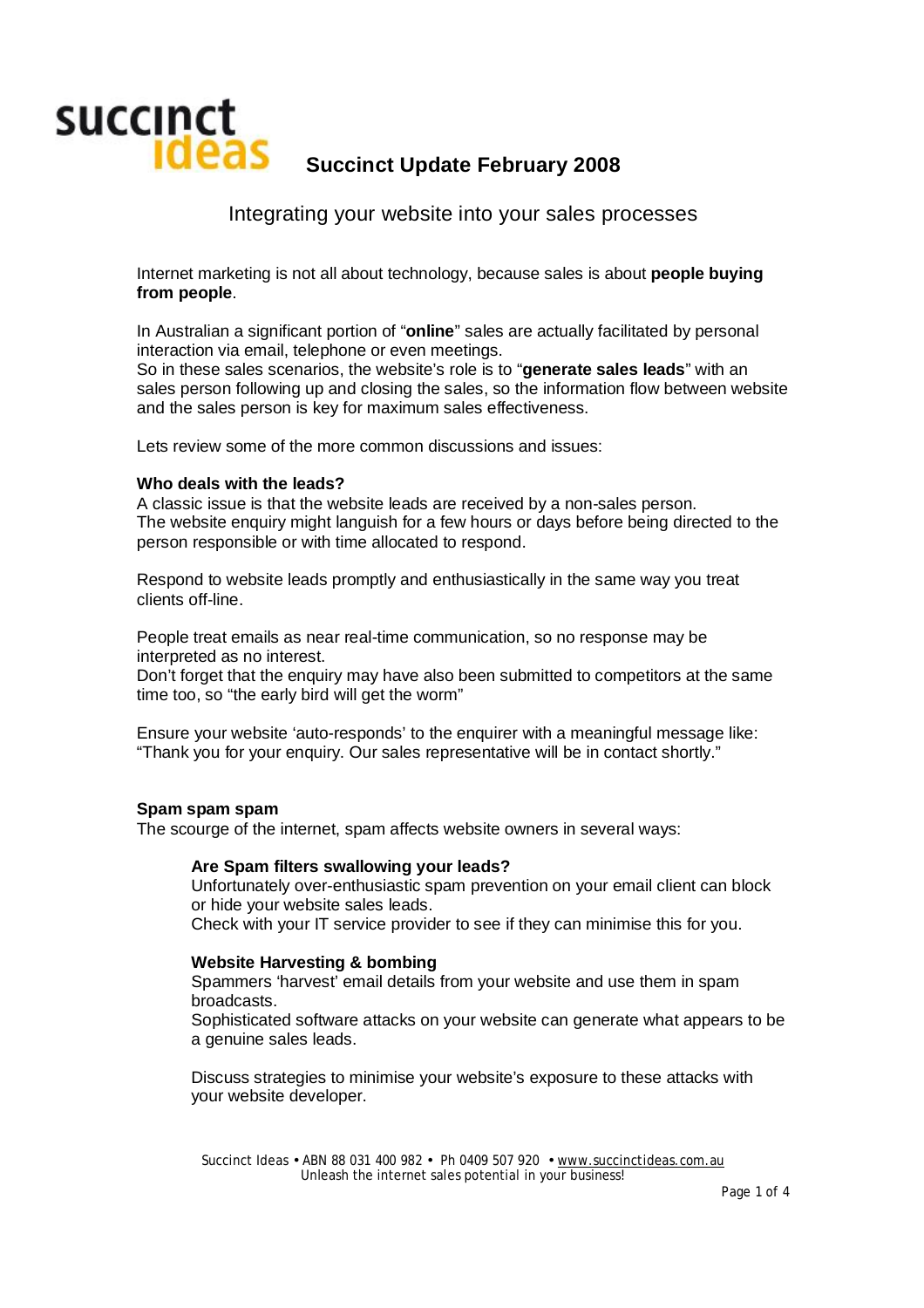

### Integrating your website into your sales processes

#### **Dealing with time wasters**

Much like off-line, there are on-line people who just waste your time needlessly.

A well structured website contact form can insist the enquirer provides identifying information and any other criteria to allow you to immediately evaluate the worth of the lead.

This will save a lot of time and angst following up bogus leads, and also increases the value of your website generated leads.

#### **Website Sales Budget?**

Does your website have a sales target? If not why not!

Make it accountable to generate the number of sales leads you require by incorporating it into your sales and marketing strategy.

You get to keep its sales commission, but you may have to invest in it initially to get it working effectively as a sales tool.

#### **Web Statistics**

Accountability starts with measurement, and for websites there is no more cost-effective web analysis tool than **Google Analytics.** 

It's free; world class and geared to extract sales information from your website.

Get it implemented on all pages in your website and start getting '**sales reports**' for your website rather than technical gibberish.

#### **What does a new Client cost?**

Calculate your Client Acquisition Cost (CAP); that is ALL of the expenses involved in acquiring a new client; marketing advertising, cost of sales etc then divide this by the actual number of new clients you got.

Make sure you are sitting down when you do this – you may be surprised how expensive your CAP is.

Consider leads generated from the various forms of advertising your business uses and typically you will find that the CAP for website leads are a fraction of the cost of alternatives such as Yellow Pages, print media etc.

This information can then be used to allocate your marketing/advertising budget to where you get the best ROI.

> Succinct Ideas • ABN 88 031 400 982 • Ph 0409 507 920 • [www.succinctideas.com.au](http://www.succinctideas.com.au) Unleash the internet sales potential in your business!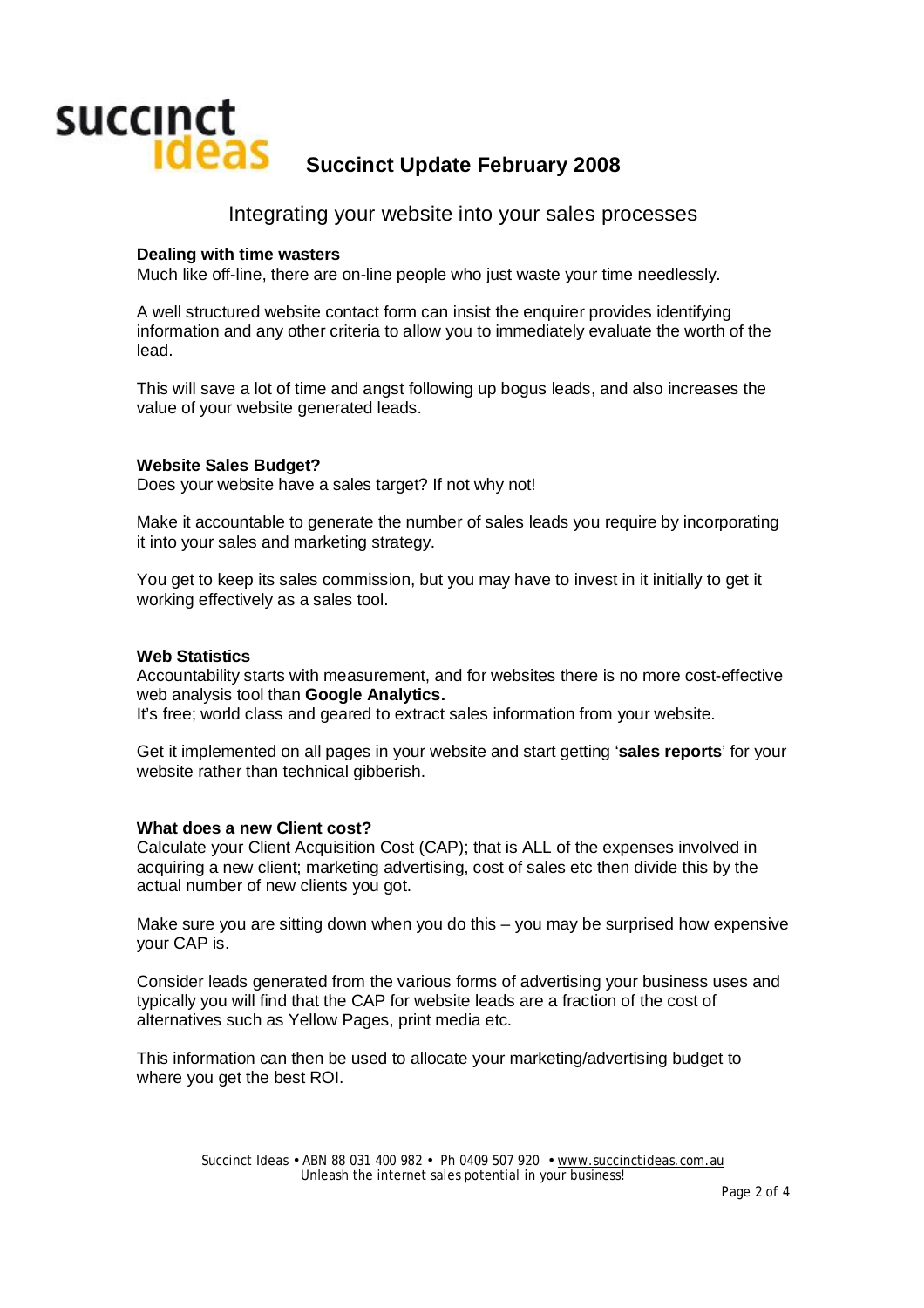

Integrating your website into your sales processes

#### **You don't get any website leads !?**

If your website is not generating leads it warrants closer inspection.

Some businesses tell me their website is not a sales tool, however I argue passionately to the contrary.

**Every** website is or has the capacity to be a sales and marketing tool.

If your website is not generating leads then something is **wrong!**

I recommend:

- **Access and scrutinise your website's statistics**  Insist on be given access to your website statistics If the stats aren't meaningful get **Google Analytics**
- **Are you getting visitors at all ?** Be aware that a HIT is not a VISITOR VISITORS buy things; HITs happen to website servers, so count VISTORS not HITS.
- **Are your visitors actually prospective clients?**  Interpret the keyword(s) they used to find your site
- **How do visitors register interest in your offerings?**  Do you have a contact form ?
- **Who receives website leads?**  Is someone accountable to follow-up these leads?
- **What do they do with it ?**  Are website leads and conversions tracked in your sales reports?

I hope you find this helpful information to integrate your website into your sales processes.

Sincerely,

Peter Cornish [peter.cornish@succinctideas.com.au](mailto:peter.cornish@succinctideas.com.au)